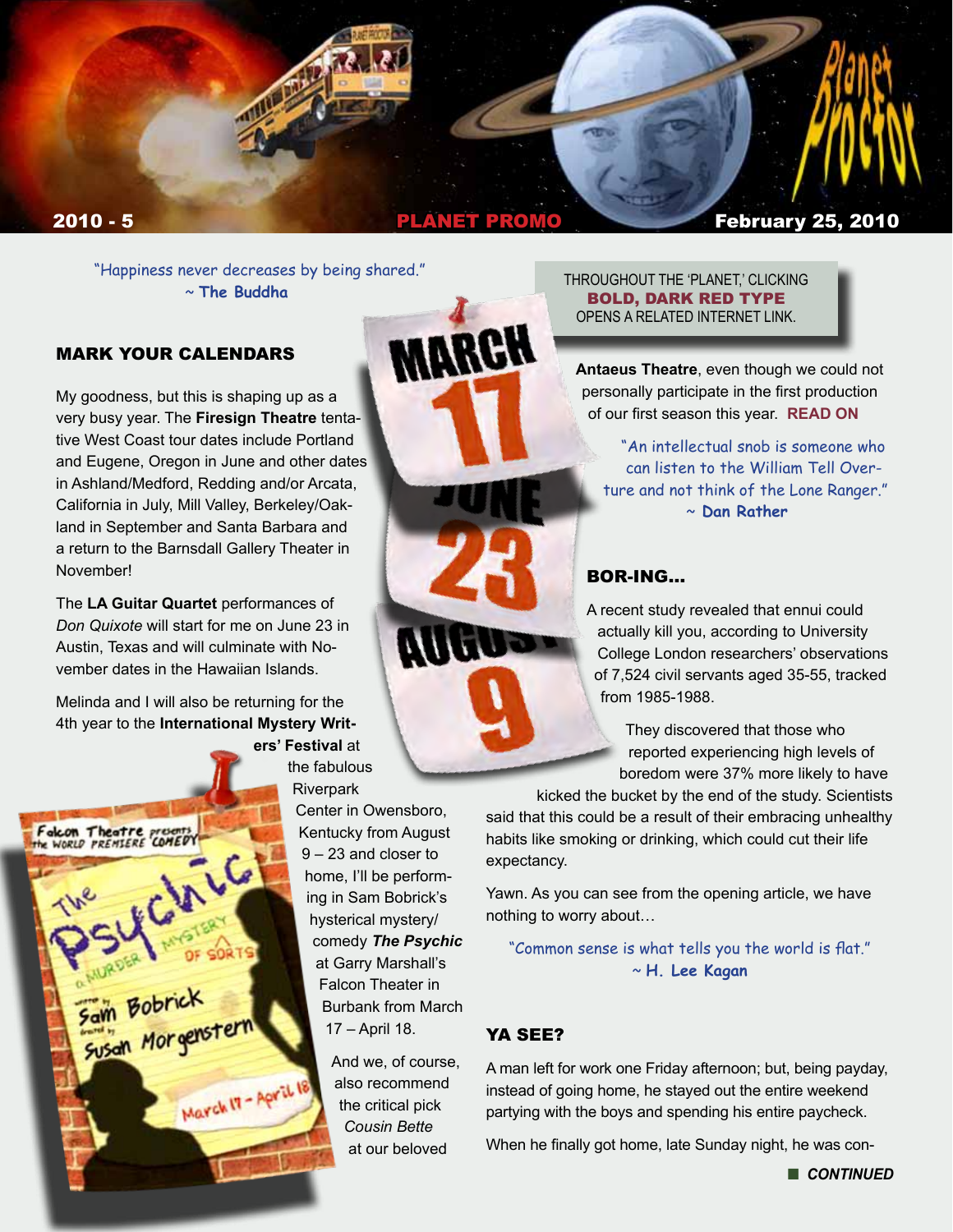fronted by a very angry wife, who assaulted him for nearly two hours with a tirade befitting his actions. Finally his wife stopped the nagging and simply said to him, "How would you like it if you didn't see me for two or three days?" To which he replied: "That would be fine with me."

Monday went by and he didn't see his wife. Tuesday and Wednesday came and went with the same results, but on Thursday, the swelling went down just enough where he could see her a little out of the corner of his left eye.

"The best engine in the world is the vagina. It can be started with one finger. It is selflubricating. It takes any size piston and it changes its own oil every four weeks. It is only a pity that the management system is so f\*cking temperamental." ~ Austrian gynecologist **Dr. Hermann Otto Kloepneckl**

### E-LETTERS

We get e-letters! Like this one from our musician friend **Tom Hensley**:

"With apologies to Louis Armstrong, I would like to amend his statement on aging musicians. The Hensley version: 'Old musicians don't retire—they just take longer breaks'."

"As a devout evangelical Christian missionary," writes **Lon Hall**, "I had to laugh out loud at the clueless stupidity revealed in the item: 'I don't shop at places that think it is OK to stand next to people who don't believe the Bible is all true.'

"The writer of that incredible NON-Christian statement would be up the proverbial creek if he lived in my neighborhood – the closest store is owned by a Zoroastrian from Persia (oh, excuse me, Iran). Of the 36 houses on my street, three to four are owned by people born in the U.S., and although I'm the only native-born who is a Christian, several of 'them damn furriners' are also Christians.

"But we have Moslems, Jews (of several ilks), Taoists, Buddhist, Hindus, New Worlders, Atheists...and we all shop at the same places. The schmuck who wrote that inane comment would have to die of starvation living here.

"I believe the Bible is all true. Most of my neighbors and friends do not. What does the Bible tell me to do about that? – Love them! Which is pretty easy, because I have some really terrific neighbors!"

> "Hi! You are very beautiful and I like." ~ **Russian Fan Mail**

#### IT TAKES A VILLAGE IDIOT

I was having trouble with my computer so I called Eric, the 13-year-old nerd next door whose bedroom looks like Mission Control, and asked him to come over. Eric clicked a couple of buttons and solved the problem.

As he was walking away, I called after him, 'So, what was wrong?'

He replied, "It was an ID ten T error."

I didn't want to appear stupid, but nonetheless inquired, "An ID ten T error?



What's that? In case I need to fix it again." Eric grinned and asked, "Haven't you ever heard of an ID ten T error before?"

"No," I replied. "Write it down," he said, "and I think you'll figure it out."

So I wrote down: I D 1 0 T. I used to like Eric, the little bastard...

 "It ain't what you don't know that hurts you, it's what you know that ain't so." ~ **Satchel Paige** 

#### WEAR A RUBBER, LOVER!

On Valentine's Day, the Center for Biological Diversity's 3,000 plus volunteers passed out 100,000 free Endangered Species Condoms in every state to commemorate the launch of their new Web site.

The johnson jackets come with edgy art and catchy slogans featuring the polar bear (*Wrap with care, save the polar bear*), the jaguar (*Wear a jimmy hat, save the big cat*), the American burying beetle (*Cover your tweedle, save the burying beetle*), the snail darter (*Hump smarter, save the snail darter*), the Coquguaj rock frog (*Use a stopper, save the hopper*), and the spotted owl (*Wear a cowl - save the spotted owl*).

"Human overpopulation is destroying wildlife habitat at an unprecedented rate," notes **Randy Serraglio,** leader of the Center's overpopulation campaign. "All of the major threats to the earth's biodiversity – sprawl, logging, mining, dams, pollution, and climate change – are driven by human overpopulation.

"Our Endangered Species Condoms are designed to capture peoples' attention, get them laughing, and get them talking about the impact of overpopulation on our small and fragile planet." To which I say, F\*ckin' A." **[FURTHER READING](http://www.EndangeredSpeciesCondoms.com)**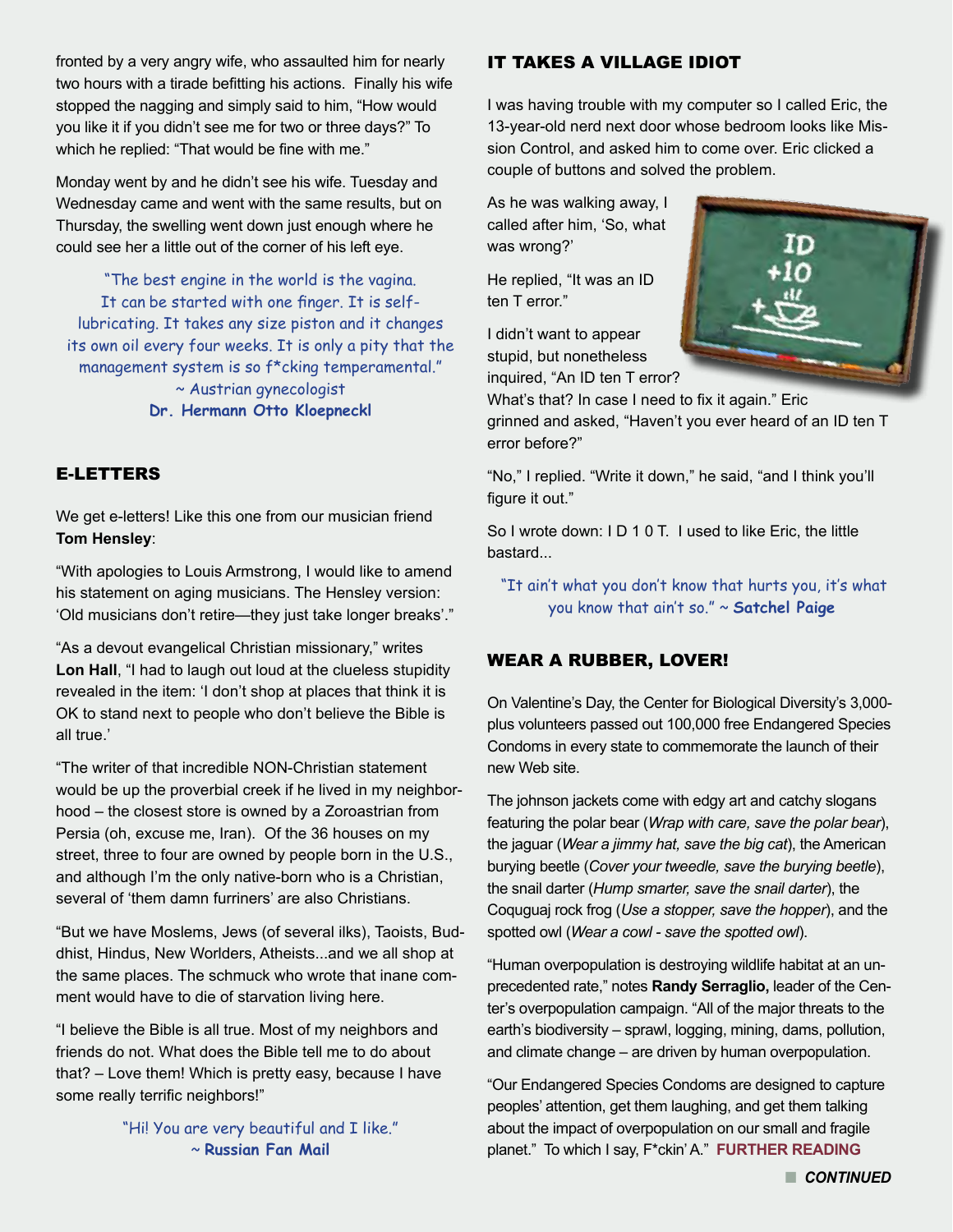"Credit is a system whereby a person who cannot pay gets another person who cannot pay to guarantee that he can pay." ~ **Charles Dickens**



### SINLESS SHAMPOO

While shopping in a food store, two nuns happened to pass by the beer cooler and one sister said to the other, "Wouldn't a nice cool beer or two taste wonderful on a hot summer evening?"

The second nun answered "Indeed it would, Sister, but I wouldn't feel comfortable buying beer as I am certain that it would cause a scene at the check-out counter."

"I can handle that without a problem," she replied as she picked up a six-pack and headed for the check-out.

The cashier had a surprised look on his face when the two

nuns arrived with a six-pack of beer.

"We use beer for washing our hair," the nun said, "A shampoo, of sorts, if you will."

Without blinking an eye, the cashier reached under the

counter, pulled out a package of pretzel sticks and placed them in the bag with the beer. He then looked the nun straight in the eye, smiled and said, "The curlers are on the house."

"Eternity's a terrible thought. I mean, where's it all going to end?" ~ **Tom Stoppard**

## HYSTERICAL HISTORY

There are many tales about the origin of everyday expressions, and here are two from Planeteer and friend, **Nick Oliva**:

"There is an old Hotel and Pub in Marble Arch, London which used to have gallows adjacent where prisoners were taken (after a fair trial of course) to be hung by the neck until dead. An armed guard, who would stop outside the pub and ask his unwilling passenger if he'd like one last drink, accompanied the horse-drawn dray carting the prisoner.

If he said, "Yes," it was referred to as *one for the road*. If he declined, that prisoner was *on the wagon*. So there you go.

"They used to use urine to tan animal skins, so families used to all pee in a pot which was sold to the tannery. If you had to do this to survive you were *piss poor*. But the really destitute *didn't have a pot to piss in*…

"Makes me thirsty for a Bear Whiz," concludes Nick.

"Christopher Columbus, as everyone knows, is honored by posterity because he was the last to discover America." ~ **James Joyce**, 1882-1941

#### BLACK AND WHITE

And speaking of history, I'll bet you didn't know that the first legal slave owner in America was a black man.

One of the earliest recorded histories of an African American in America is that of "Antonio the negro," as he was named in the Virginia census after being brought to the